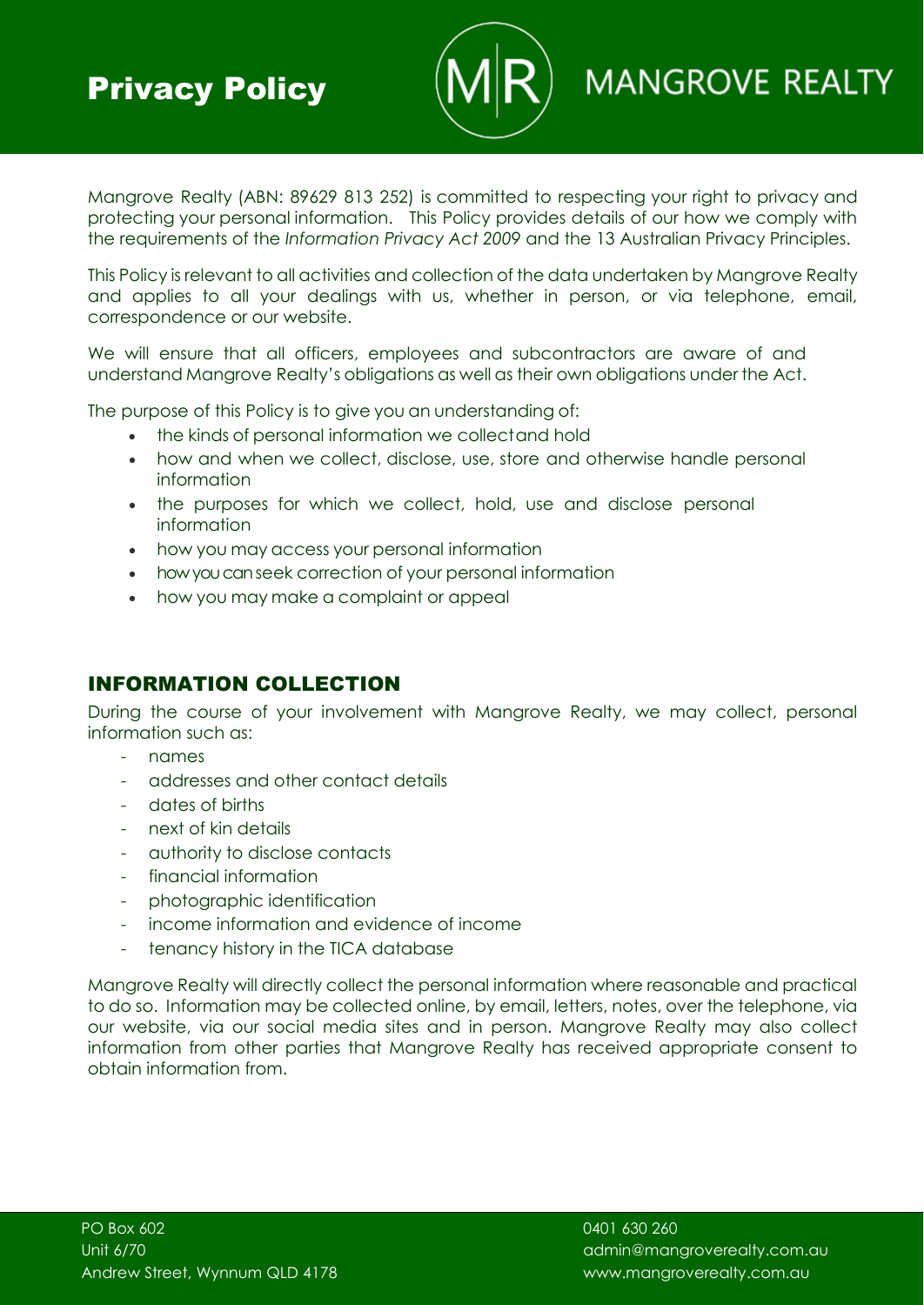## INFORMATION DISCLOSURE

We collect information about you to enable us to assess your needs in relation to real estate and associated products and services. We use your personal information to provide and promote Mangrove Realty services to you.

We may use or disclose personal information about you for the following purposes:

- assisting you to sell your property;
- assisting you to purchase a property;
- assisting you to lease a property (either as lessor or lessee);
- assisting you to obtain a loan;
- assisting you with payment or refund of a bond;
- assisting you with tenancy disputes;
- coordinating repairs or maintenance of a property owned or leased by you;
- regulatory and contractual reporting and compliance

Mangrove Realty may also disclose information if one or more of the following apply:

- Mangrove Realty has received appropriate consent to share information
- The person would reasonably expect Mangrove Realty to use or disclose their personal information in this way
- Mangrove Realty is authorised or required to do so by law
- Disclosure will lessen or prevent a serious threat to the life, health or safety of an individual or to public safety
- Where another permitted general situation or permitted health situation exception applies.
- Disclosure is reasonably necessary for a law enforcement related activity

Mangrove Realty may rely on third party suppliers or contractors to provide specialised services such as web hosting, cloud computing and data storage services. If personal information is provided to these suppliers/contractors to perform their agreed tasks, we will make every effort to ensure that the supplier/contractor handles the personal information in accordance with the Act and the Australian Privacy Principles.

In addition, we require all suppliers/contractors to provide privacy undertakings and enter into confidentiality agreements.

#### INFORMATION QUALITY

Mangrove Realty staff members will take all reasonable steps to ensure the personal information that is held, used and disclosed is accurate, complete and up to date. These steps will include ensuring that personal information is accurate and complete at the time of collection and on an ongoing basis Mangrove Realty staff will maintain and update personal information when advised by you.

If you believe your personal information is not accurate, complete or up-to-date, please contact us.